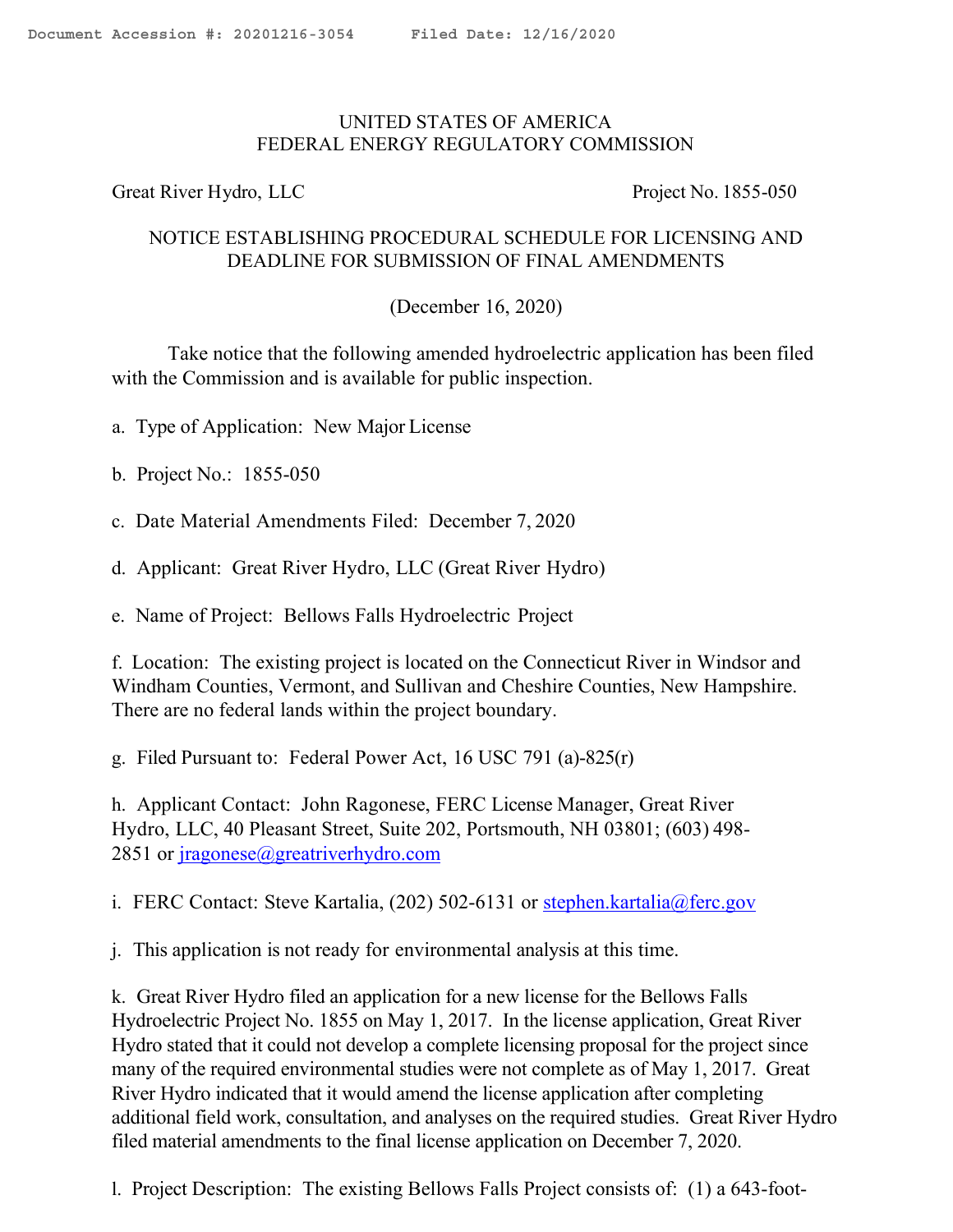Project No. 1855-050 2

long, 30-foot-high concrete dam that includes: (a) two 18-foot-high, 115-foot-wide steel roller gates; (b) two 13-foot-high, 121-foot-wide stanchion flashboards; and (c) a 13-foothigh, 100-foot-wide stanchion flashboard; (2) a 26-mile-long, 2,804-acre impoundment with a useable storage volume of 7,467 acre-feet between elevations 288.63 and 291.63 feet National Geodetic Vertical Datum of 1929 (NGVD 29); (3) a 1,700-foot-long, 36- to 100-foot-wide, 29-foot-deep stone-lined power canal; (4) a 130.25-foot-wide concrete forebay that includes trashracks with 4-inch clear bar spacing; (5) a 186-foot-long, 106 foot-wide, 52-foot-high steel frame, brick powerhouse containing three 13.6-megawatt (MW) vertical Francis turbine-generator units, for a total project capacity of 40.8 MW; (6) three approximately 20-foot-high, 31-foot-wide concrete draft tubes; (7) a 900-footlong tailrace; (8) a 12-foot-wide, 10-foot-high ice sluice; (9) three 80-foot-long, 6.6 kilovolt generator leads that connect the turbine-generator units to two step-up transformers; (10) a 920-foot-long, 8-foot-wide fishway; (11) a concrete fish barrier dam in the bypassed reach; and (12) appurtenant facilities.

Great River Hydro operates the project in coordination with its upstream Wilder Project No. 1892 and downstream Vernon Project No. 1904 and in a peaking mode. Average annual generation is approximately 239,070 MW-hours. Great River Hydro is proposing changes to project operation that would reduce impoundment fluctuations and increase the stability of downstream flow releases relative to current project operation, including targeted water surface elevation levels and flow ramping rates. Great River Hydro proposes several protection, mitigation, and enhancement measures for aquatic, terrestrial, cultural, and recreation resources, and threatened and endangered species. The specific proposed changes are described in the amended application.

m. In addition to publishing the full text of this notice in the Federal Register, the Commission provides all interested persons an opportunity to view and/or print the contents of this notice, as well as other documents in the proceeding (*e.g*., license application) via the Internet through the Commission's Home Page (http://www.ferc.gov) using the "eLibrary" link. Enter the docket number excluding the last three digits in the docket number field to access the document (P-1855). At this time, the Commission has suspended access to the Commission's Public Reference Room due to the proclamation declaring a National Emergency concerning the Novel Coronavirus Disease (COVID-19) issued by the President on March 13, 2020. For assistance, contact FERC at FERCOnlineSupport@ferc.gov or call toll-free, (866) 208-3676 or (202) 502-8659 (TTY).

n. You may also register online at https://ferconline.ferc.gov/FERCOnline.aspx to be notified via email of new filings and issuances related to this or other pending projects. For assistance, contact FERC Online Support.

o. Procedural Schedule:

The application will be processed according to the following preliminary Hydro Licensing Schedule. Revisions to the schedule may be made as appropriate.